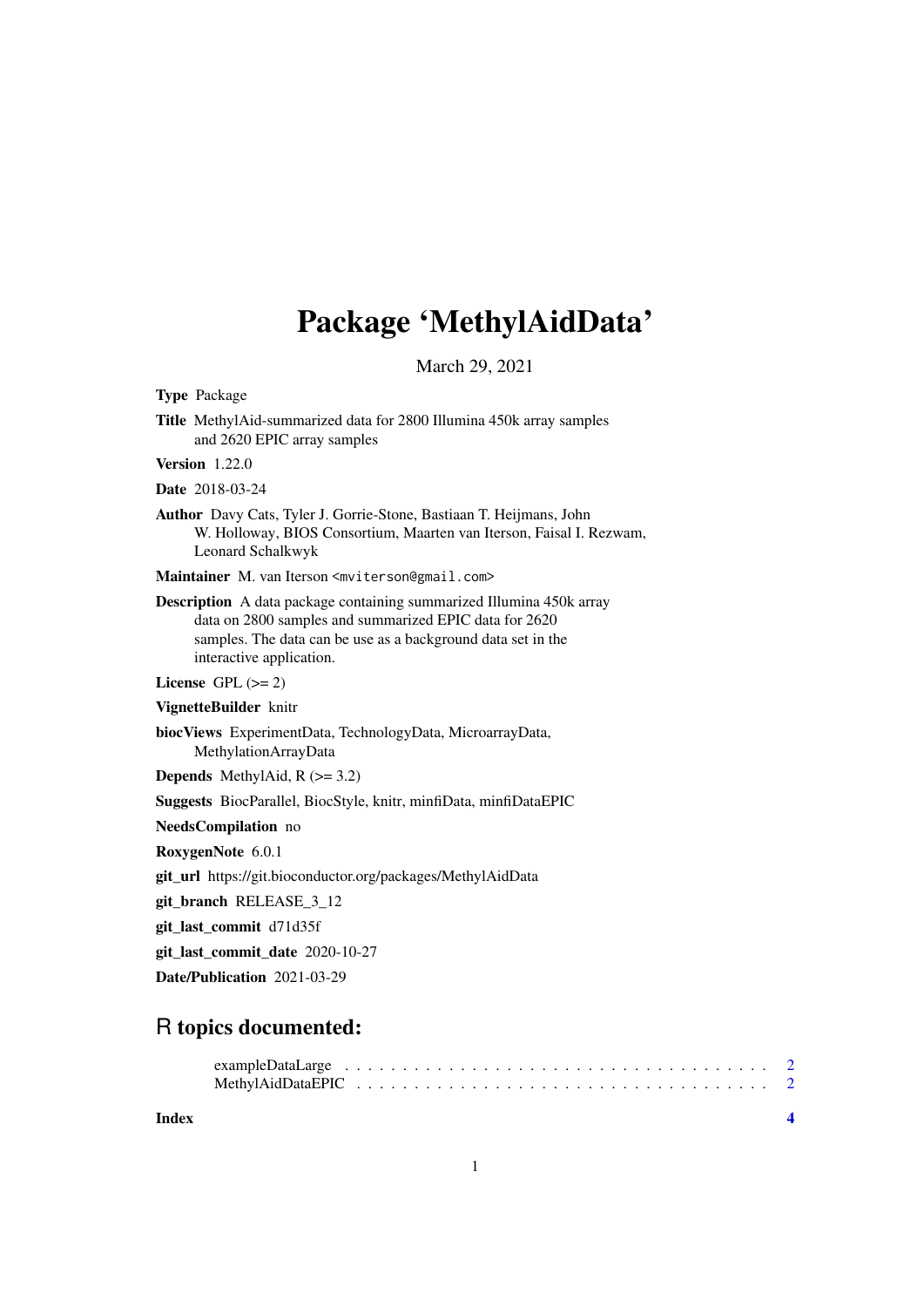<span id="page-1-0"></span>

#### Description

Summarized 450K dataon 2800 samples. The data can be use as a background data set in the interactive application.

#### Usage

exampleDataLarge

#### Format

summarizedData-object

# Value

Pre-summarizedData object on 2800 450k Human Methylation samples.

## Examples

```
library(MethylAid)
data(exampleDataLarge)
data(exampleData)
## Not run: visualize(exampleData, background=exampleDataLarge)
library(minfiData)
baseDir <- system.file("extdata", package="minfiData")
targets <- read.metharray.sheet(baseDir)
data <- summarize(targets)
## Not run: visualize(data, background=exampleDataLarge)
```
MethylAidDataEPIC *summarizedData object for 2620 EPIC Human Methylation samples*

#### Description

Summarized EPIC data for 2620 samples. The data can be use as a background data set in the interactive application.

# Usage

MethylAidDataEPIC

#### Format

summarizedData-object

## Value

Pre-summarizedData object for 2620 EPIC Human Methylation samples.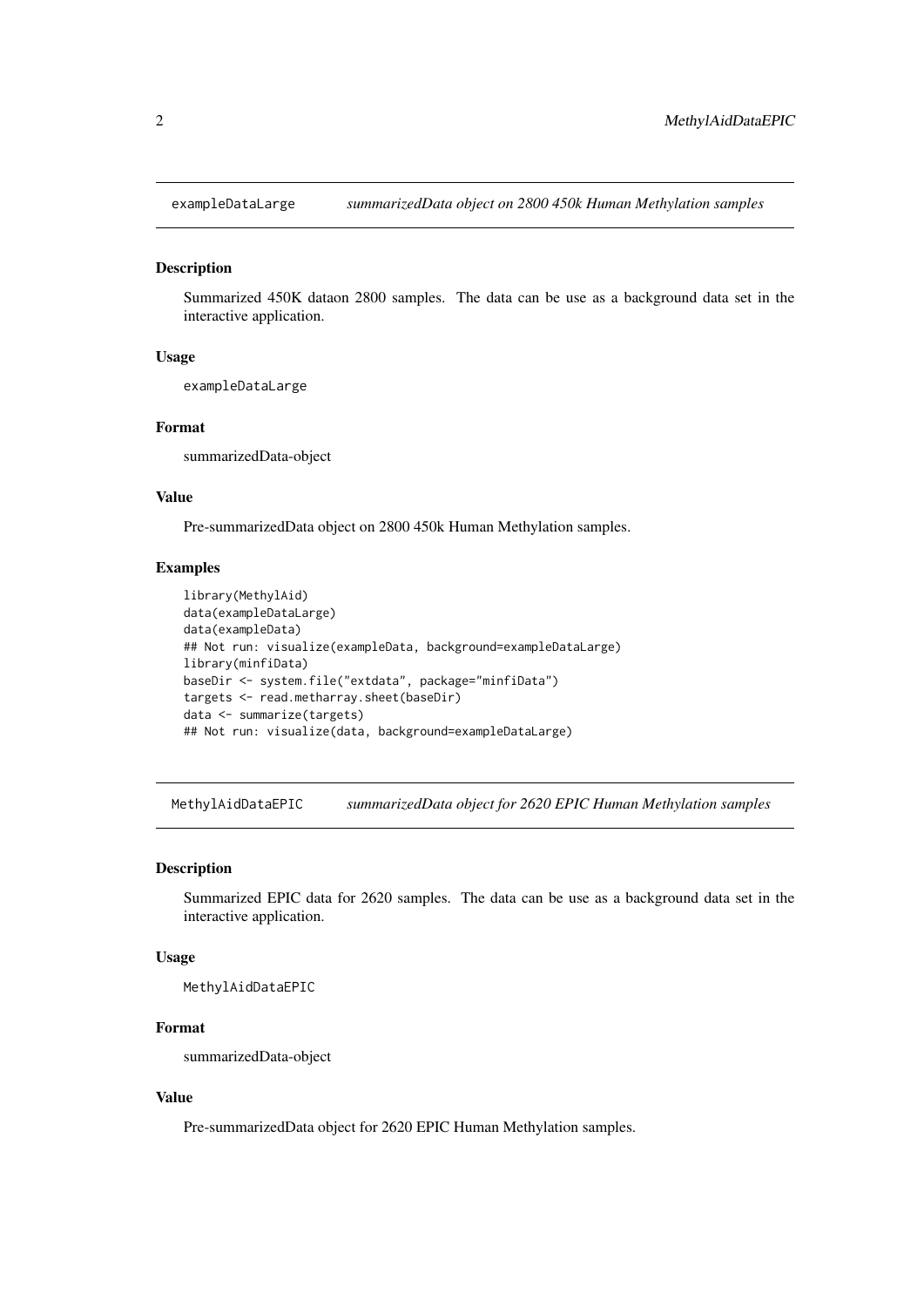# MethylAidDataEPIC 3

# Examples

```
data(MethylAidDataEPIC)
library(minfiDataEPIC)
baseDir <- system.file("extdata", package="minfiDataEPIC")
targets <- read.metharray.sheet(baseDir)
data <- summarize(targets)
## Not run: visualize(data, background=MethylAidDataEPIC)
```